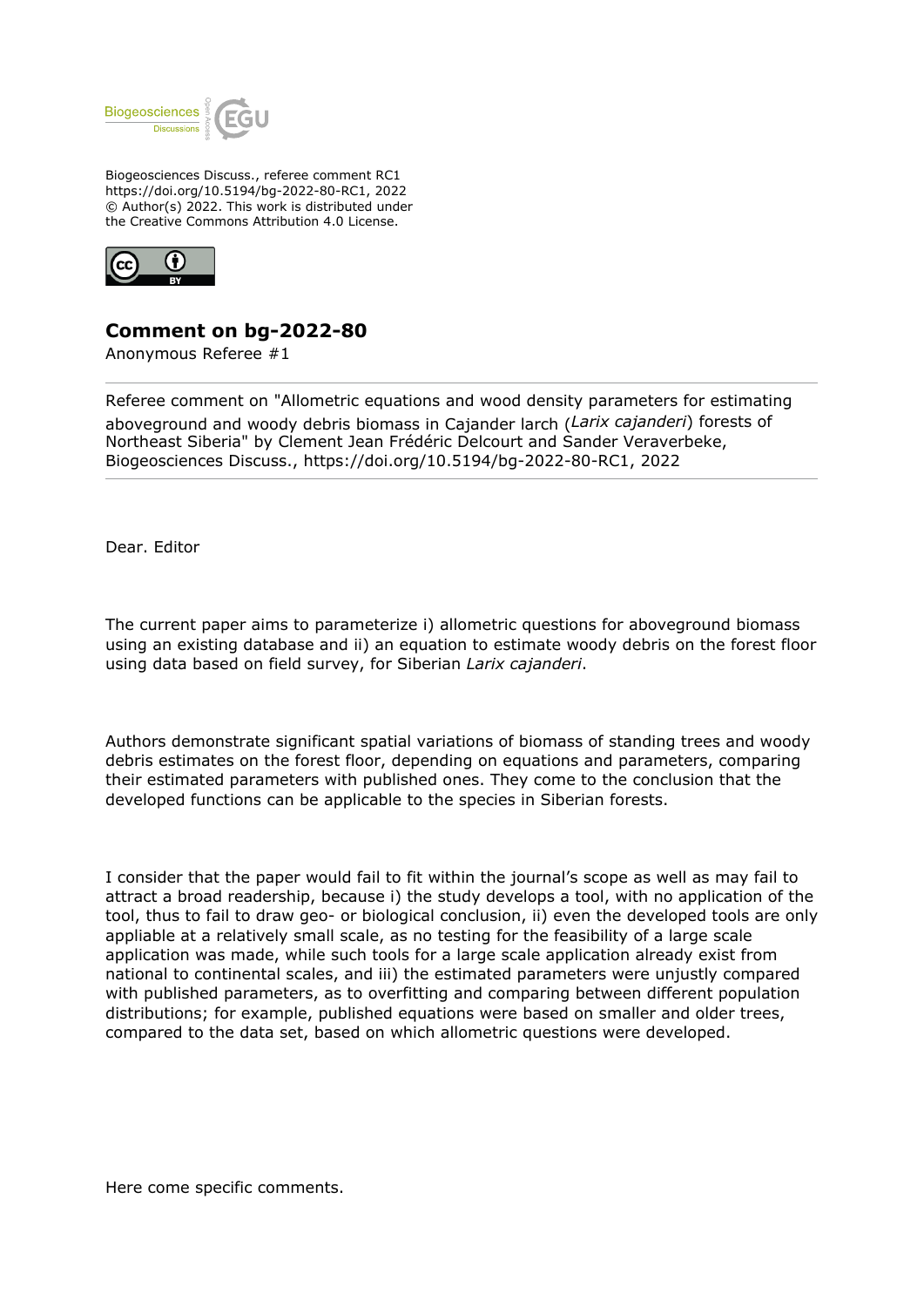L 15. "… at breast height (DBH)"

Depending on regions, the breast height differs. Specify the height (m).

L51. "The line-intersect…"

Authors may begin a new paragraph before "The line- …"

2.1 Fine woody debris sampling

This section may be expanded and articulated. For example, papers that have been cited here (Sackett 1980; Van Wagner 1982; Nadel et al. 1997; 1999) articulate the formulation. Because the formulation is of great importance in the paper, it has to be well explained, and readers would not want to check back those papers to understand the formulation and meanings of parameters.

L130. Volume of a sample was first dried and then estimated. Would it underestimate volume of the sample due to shrinkage during drying?

L 305. Figure 3.

I would recommend to add data points in the figures. Ranges of the independent variable